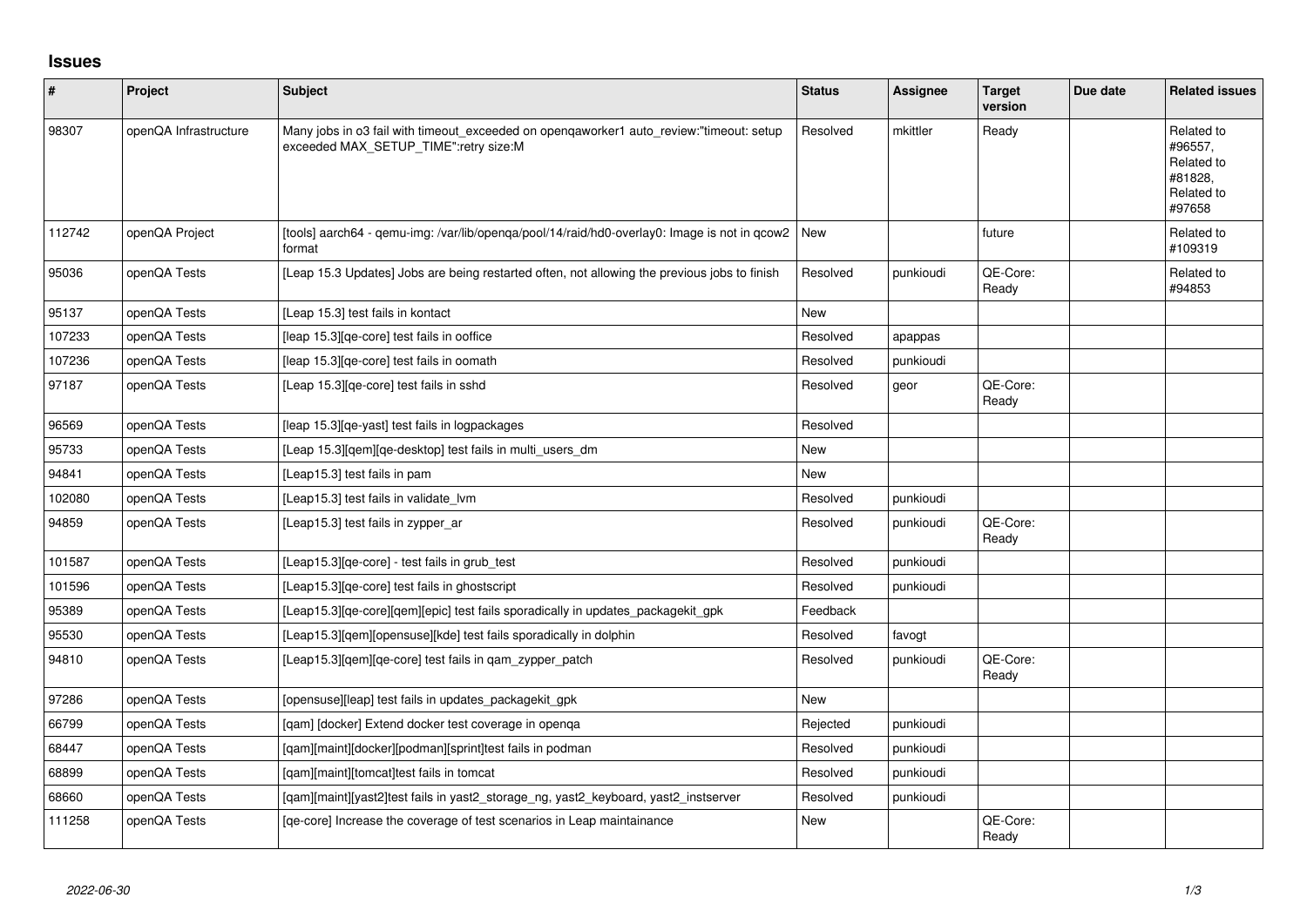| $\vert$ # | Project      | <b>Subject</b>                                                                                          | <b>Status</b> | Assignee  | <b>Target</b><br>version | Due date   | <b>Related issues</b>                                                                                                     |
|-----------|--------------|---------------------------------------------------------------------------------------------------------|---------------|-----------|--------------------------|------------|---------------------------------------------------------------------------------------------------------------------------|
| 109563    | openQA Tests | [qe-core] Remove obsolete/irrelevant bugzilla issue                                                     | Resolved      | punkioudi | QE-Core:<br>Ready        | 2022-04-07 | Follows<br>#108695                                                                                                        |
| 109175    | openQA Tests | [qe-core] test fails in dns_srv - cannot resolve localhost                                              | <b>New</b>    |           |                          |            |                                                                                                                           |
| 109178    | openQA Tests | [qe-core] test fails in dns_srv - cannot resolve localhost                                              | Resolved      | punkioudi |                          |            |                                                                                                                           |
| 112997    | openQA Tests | [qe-core] test fails in groupwise - groupwise core dumps                                                | Resolved      | mloviska  | QE-Core:<br>Ready        |            |                                                                                                                           |
| 110382    | openQA Tests | [qe-core] test fails in libqt5_qtbase in aarch64 - dialog pop-up takes more time to appear              | New           |           |                          |            |                                                                                                                           |
| 112739    | openQA Tests | [qe-core] test fails in multipath - activation of multipath is expected                                 | Resolved      | mloviska  | QE-Core:<br>Ready        |            |                                                                                                                           |
| 110656    | openQA Tests | [qe-core] test fails in orphaned_packages_check - missing libpeas-loader-python                         | Resolved      | mloviska  | QE-Core:<br>Ready        |            | Related to<br>#111144                                                                                                     |
| 111144    | openQA Tests | [qe-core] test fails in orphaned_packages_check - whitelist libpeas-loader-python                       | Rejected      | punkioudi | QE-Core:<br>Ready        |            | Related to<br>#110656                                                                                                     |
| 89329     | openQA Tests | [qe-core] test fails in shutdown - Machine didn't shut down                                             | New           |           |                          |            | Related to<br>#90077,<br>Related to<br>#64812,<br>Related to<br>#58820,<br>Related to<br>#50756,<br>Related to<br>#112580 |
| 112907    | openQA Tests | [qe-core] test fails in welcome - waiting for selecting product needle                                  | Rejected      | punkioudi | QE-Core:<br>Ready        |            |                                                                                                                           |
| 112169    | openQA Tests | [qe-core] test fails in zdup - ls: cannot access /dev/disk/by-label                                     | Resolved      | mloviska  | QE-Core:<br>Ready        |            | Related to<br>#108692                                                                                                     |
| 108076    | openQA Tests | [qe-core][15-sp4] test fails in libqt5_qtbase - Development tools module is not enabled                 | Resolved      | akumar    | QE-Core:<br>Ready        |            |                                                                                                                           |
| 96716     | openQA Tests | [qe-core][CI] Add CI check for module header not being updated                                          | Resolved      | punkioudi | QE-Core:<br>Ready        |            |                                                                                                                           |
| 88139     | openQA Tests | [qe-core][functional] schedule ovs-server and ovs-client in the functional space                        | Resolved      | dheidler  |                          |            |                                                                                                                           |
| 87766     | openQA Tests | [qe-core][functional] test fails in java                                                                | Resolved      | punkioudi |                          |            | Related to<br>#73240                                                                                                      |
| 88742     | openQA Tests | [qe-core][functional] test fails in yast2_lan_restart - Network reload was expected                     | Rejected      |           |                          |            | Related to<br>#87943,<br>Related to<br>#105358                                                                            |
| 87739     | openQA Tests | [qe-core][functional]test fails in zypper_ar                                                            | Resolved      | punkioudi |                          |            |                                                                                                                           |
| 108275    | openQA Tests | [qe-core][leap] test fails in test_results - new functionality of quitting the pop-up guiding<br>window | Resolved      | punkioudi |                          |            |                                                                                                                           |